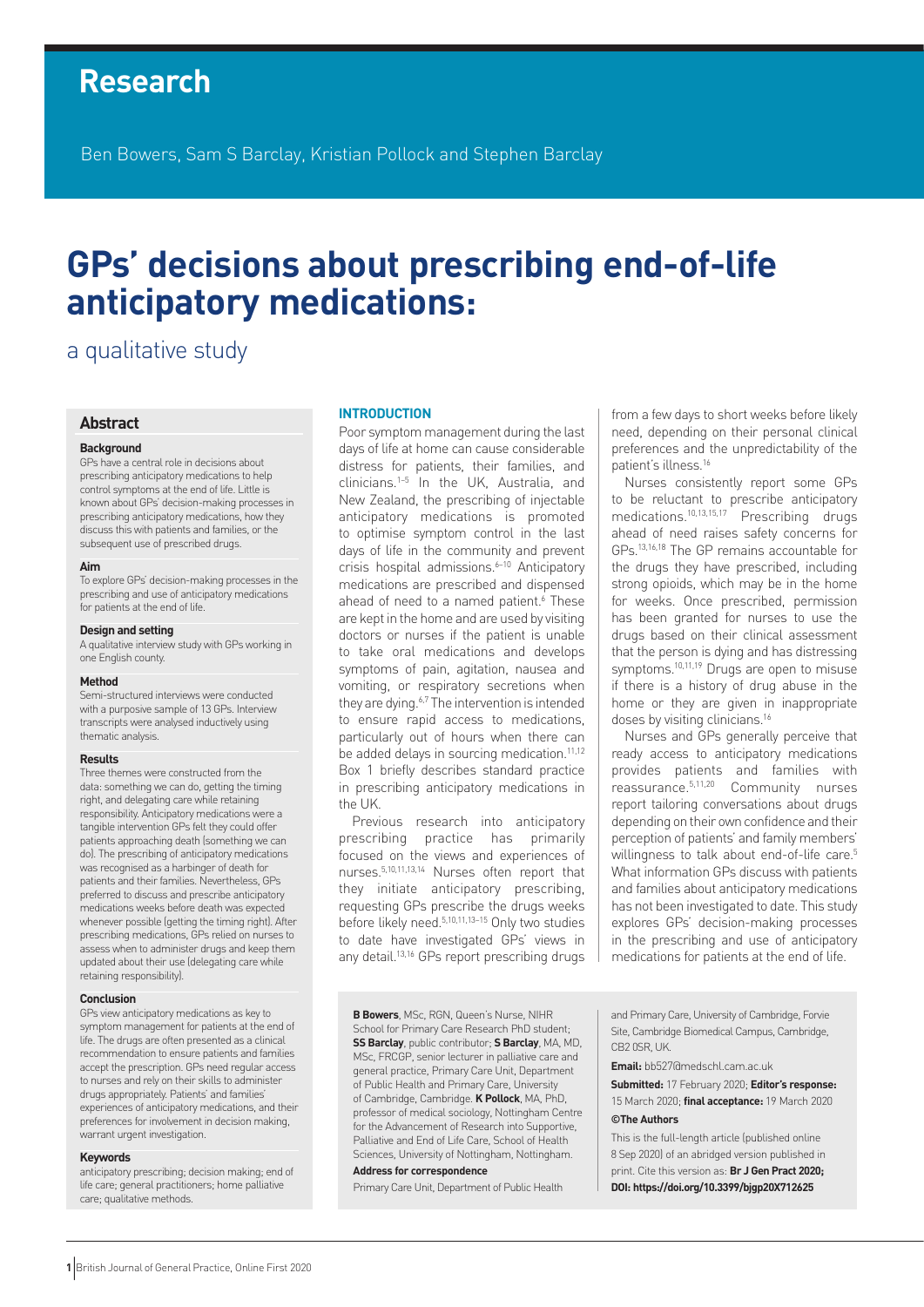#### **How this fits in**

The prescribing of anticipatory medications to provide symptom relief in last days of life care is recommended practice in the UK, Australia, and New Zealand. GPs have a central role in the prescribing of anticipatory medications, but little is known about their decision-making processes and how they discuss these with patients and families. This study found that GPs are keen to prescribe drugs weeks ahead of death even if they are unlikely to be needed. GPs often recall framing anticipatory medications as their clinical recommendation to ensure that the prescription is accepted by patients and their families.

#### **METHOD Design**

This interpretive descriptive study $21,22$  was conducted in an English county with a mixture of urban and rural communities. Interviews were undertaken with 13 GPs practising in 13 different GP surgeries, about their views and experiences of decision making about end-of-life anticipatory medications. Potential participants were identified through publicly accessible information on GP practice websites. Purposive sampling sought GPs with a wide range of perspectives and experience, including geographical location and out-ofhours work.

Thirty-two potential participants were approached by letter inviting them to participate, with the study information sheet and reply form that requested information concerning the number of years worked as a GP and whether they had a particular interest in palliative care. Sixteen GPs replied to express interest in taking part.

#### **Data collection**

Interviews were semi-structured, in depth, and conducted between June and

#### **Box 1. Standard practice in prescribing anticipatory medications in the UK5,7,11,19,20**

- Injectable drugs are pre-emptively prescribed to be administered 'if needed' to manage pain, agitation, nausea and vomiting, and respiratory secretions in the last days of life
- The drugs and doses prescribed vary depending on anticipated clinical need and local practice guidance, and may include sublingual lorazepam
- A box or bag containing the medications, needles and syringes, patient information sheet, and signed medication administration authorisation chart detailing doses to be given are kept in the patient's home
- Visiting nurses or doctors make a clinical assessment before deciding whether to administer any medications

December 2017 by one researcher, who is a clinical academic and community palliative care nurse with experience of conducting qualitative research. Participants took part in one-off audio recorded interviews that lasted 26–48 minutes. An interview guide explored participants' perceived role in end-of-life care, their decision making about anticipatory medications in recent patient cases, and associated conversations with patients, their families, and other healthcare professionals. The interview guide was continually adapted in response to early data collection and analysis (see Supplementary data 1 for details).<sup>23</sup>

Twelve interviews were conducted face-to-face at the GP participants' place of work or home address, and one was conducted by telephone. No new themes were identified after 11 interviews. However, two further interviews were undertaken to recruit participants with characteristics of interest and ensure a range of rich insights.23,24

#### **Data analysis**

Interview recordings were professionally transcribed verbatim and checked by the interviewer for accuracy. Data were interpreted inductively using Braun and Clarke's six phases of thematic analysis:23 data familiarisation; generating initial codes; constructing themes; reviewing potential themes; defining and naming themes; and producing the report. Transcripts were coded by hand and then using NVivo (version 11) by the interviewer.

To help reflexivity and rigour in interpreting the data,25,26 a public contributor with some experience in thematic analysis but no clinical training, independently coded the first three transcripts: and then compared and reflected on the early coding decisions together with the interviewer. A second researcher also read six transcripts and provided new insights throughout the coding process. These iterative steps informed the interviewer's interpretative analysis.23,27–29 Data were synthesised to understand patterns and differences in GPs' accounts.

#### **RESULTS**

The sample comprised 10 GP principals (mean 16 years working as GP, range 3–29 years) and three salaried GPs (mean 5 years working as GP, range 2–10 years); five GPs also worked as out-of-hours doctors. Eight GPs were male and five female; five worked in urban practices, eight in rural settings. Four worked fulltime and nine part-time, and five described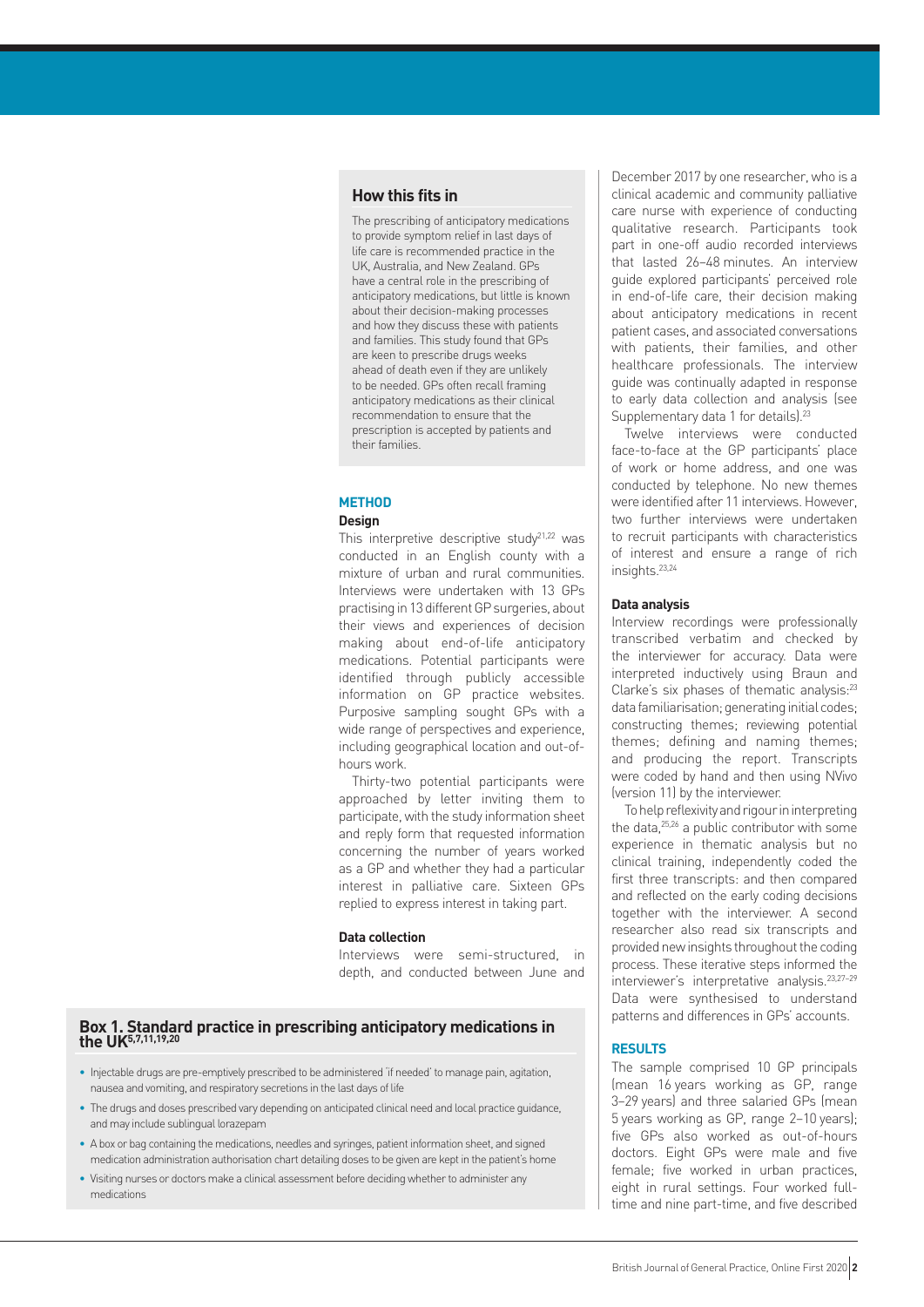themselves as having an interest in palliative care.

Three interconnected themes were constructed from the data (something we can do, getting the timing right, and delegating care while retaining responsibility), and are set out below. Pseudonyms are used throughout.

#### **Something we can do**

Anticipatory medications represented a tangible intervention that GPs felt they could offer for patients approaching death when more active medical options became inappropriate: 'something we can do'. All the GPs interviewed highlighted that it was essential to have the drugs in place as an insurance plan that could be used to provide end-of-life symptom relief if needed:

'There's no crystal ball and it's better to have them in place than face some sort of crisis.' (Dr Brown, GP)

Participants recalled finding it hard to accurately predict some patients' likely death and symptom control needs, especially in fluctuating terminal illnesses such as advanced dementia or multiple illnesses and frailty. They generally prescribed drugs while patients were relatively stable, as it helped them manage the uncertainty. In some recalled cases, prescribed drugs remained in the home for months or went unused. This was not considered to be problematic, with potential risks perceived to be outweighed by the benefits of giving reassurance to patients, families, and clinicians:

'We've certainly had a few people we've prescribed them so early they've gone out of date, which is kind of a bit silly, but actually if it's giving them an extra bit of insurance along the way then I guess that's okay.' (Dr Smith, GP)

GPs wanted to put drugs in place to prevent potential problems for patients, families, and their colleagues out of hours. However, the five participants working in out-of-hours periods were not reliant on anticipatory medications being in place. They all had other strategies to get medication quickly when needed, including carrying limited supplies of drugs with them or collecting medication ahead of visits if they felt the patient was likely to need them:

'We carry diamorphine and midazolam in a little safe in the car … If you haven't left the base yet, you can anticipate and take it.' (Dr Cook, GP and out-of-hours doctor)

Participants were working in, and promoted, a culture where it was desirable to plan for an expected death and prescribe drugs well ahead of time:

'One or two of the partners said, "I think it's a problem thinking when to do it". I said "Why? Why can't you just leave it [anticipatory medications] *gathering dust ...* why can't you do it early?".' (Dr Taylor, GP)

Anticipatory medications were also used as a sign to alert other visiting clinicians to the terminal nature of the patient's condition. Electronic records were not always shared between services. Consequently, clinicians unfamiliar with the patient's situation had limited information on which to base their assessments. Having the drugs in the home sent a clear sign that the focus of care should be on providing end-of-life symptom control. Their presence also enabled doctors who did not know the patient to make remote care decisions:

'I think in one way it makes life easier. Decisions can be made over the phone, then, with the district nurses. It makes it clear to everyone what's going on, which I think is useful.' (Dr Riplin, GP and out-ofhours doctor)

#### **Getting the timing right**

The prescribing of anticipatory medications was recognised as a 'harbinger of death' for patients and their families: conversations needed handling with sensitivity and skill. Participants described some patients and families as pragmatic and willing to have the drugs in place, whereas others viewed their introduction as an unwelcome sign of approaching death:

'I think some patients find it reassuring, other patients I think find it about as reassuring as seeing a coffin propped up in the corner of the room. It's about being sensitive to the individual patients and their needs and their wants as well.' (Dr French, GP)

Despite being aware of their symbolic significance, 12 participants recalled prescribing anticipatory drugs weeks before expected death. In contrast, one GP reported waiting until days before expected death and prescribed drugs when patients were unable to consistently swallow oral medication. Several GPs recalled cases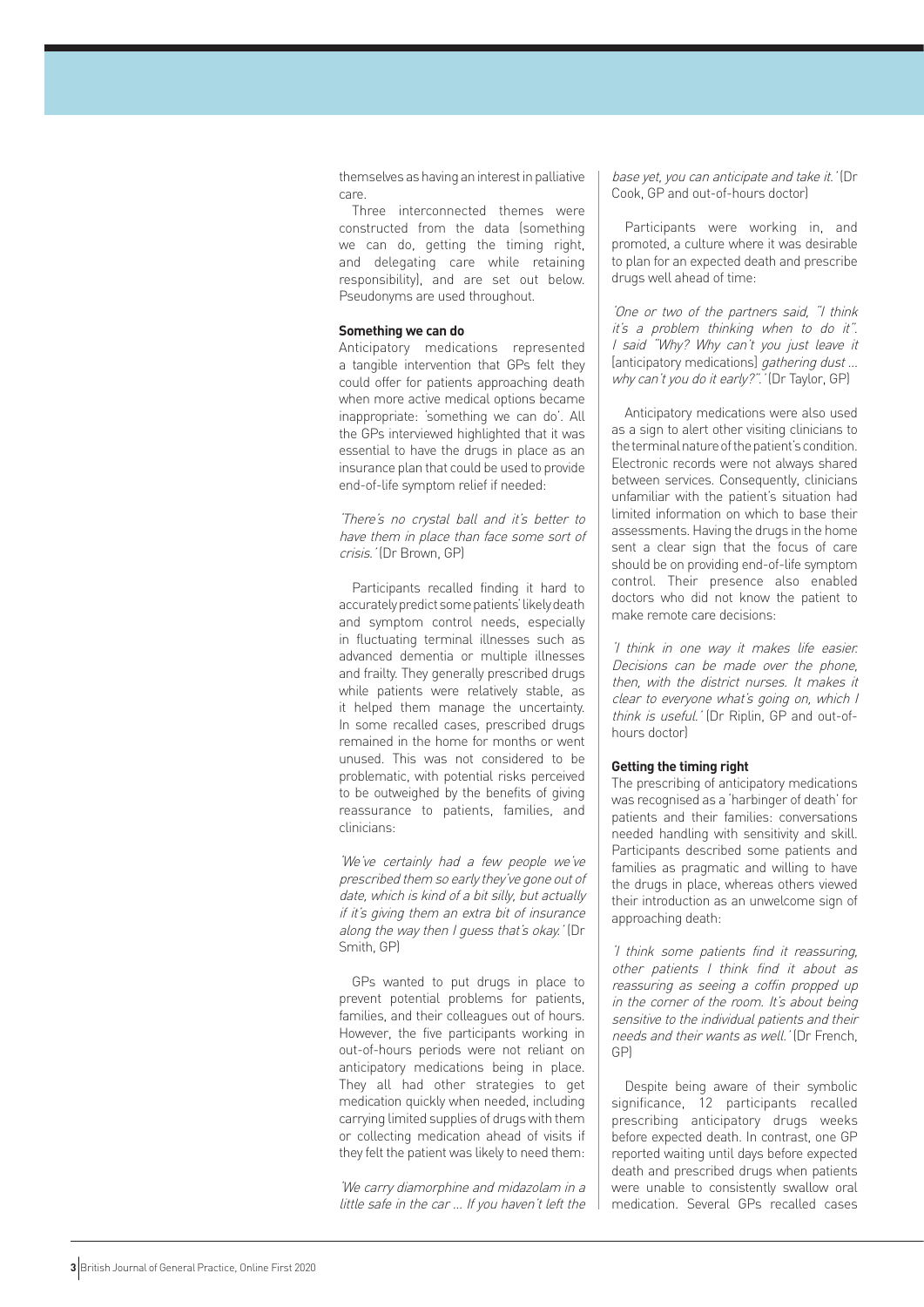where they had made the decision to prescribe drugs when patients were symptom-free but their care had overtly changed from active treatment to endof-life care. These events stimulated GP decision making and made it easier to bring up the subject of anticipatory medications in the context of planning for end-of-life care:

'I tend to do it [prescribe drugs] at the same time as we agree that we're not going to resuscitate or admit someone to hospital.' (Dr Aplin, GP)

GPs reported being receptive to nurses proactively requesting that they consider prescribing drugs. They also commented that it had become increasingly uncommon for community nurses to request drugs because community nursing services were so overstretched. All but one of the participants recalled that they would see the patient in person to judge for themselves if it was appropriate and acceptable to prescribe the drugs. One GP recalled there were occasions when they had prescribed drugs remotely at the request of nurses who they knew and trusted to have prescribing discussions with patients and families. Where patients were in nursing homes, the GPs relied on experienced nurses to prompt them to consider prescribing drugs:

'It's easier when I'm in the nursing home with experienced nurses that are with a patient all the time. We can have a discussion, and then we decide, "No, we'll do it [prescribe anticipatory medications] after the weekend, she'll be okay, it doesn't look like it's imminent," or, "Yes, let's get everything ready before the weekend".' (Dr Cox, GP)

GPs reported that they typically assumed responsibility for initiating anticipatory prescribing conversations with patients and families. They described their discussions with patients and families about anticipatory medications being incorporated in end-of-life advanced care planning conversations exploring patient and family understanding of the prognosis, preferred place of care, and death, and do not attempt cardiopulmonary resuscitation decisions. Just how commonly GPs had these conversations was unclear because three participants struggled to recall a recent end-of-life care case. Most GPs were keen to get what were seen as potentially difficult end-of-life conversations out of the way early so that plans were in place. Then patients, families, and participants did not have to worry about having distressing conversations in the future:

'I like to have those conversations early. To get them out of the way sounds like I'm trying to avoid them, I think get them out of the way for their benefit so that they don't have to, they can, there's a lot to sort out, "let's get it all sorted out and then enjoy the last time you have".' (Dr Matthews, GP and out-of-hours doctor)

GPs reported framing the idea of anticipatory medications in a way that matched their perceptions of the patient's willingness to openly discuss death and dying. If patients and families voiced worries about dying in pain or distress, GPs described going into detail about what symptoms could occur and what anticipatory medications would do in specific situations. Conversely, if patients and families were perceived as being reluctant to consider what might happen during the dying process, GPs described providing minimal information about drugs and their role in care:

'My experiences of talking to them, they vary as to what the patients seem to want to know … I just sort of try and explain that it's there as a sort of mini pharmacy for people who are qualified to be able to access and sort of improve things without having to sort of go through the process of trying to get hold of the chemist.' (Dr Taylor, GP)

Despite often recalling that patients and families appreciated having anticipatory medications prescribed, it was evident that participants often expected patients and families to be ambivalent about having them issued. Ten GPs described presenting anticipatory medications as a clinical recommendation, while giving patients or their families the opportunity to opt out of having them. This allowed GPs to present an illusion of supporting patient choice when they were using varying tactics of persuasion. For example, Dr Baker recalled using their position of authority to convince patients and families to have the drugs in the home when they judged this was in their best interests:

'I'm sometimes a bit more paternalistic than I normally am. I would sometimes say "well actually these, this is the appropriate time and this needs to be something that we do". So, I will sometimes slightly force that discussion and then take time to explain why but I would sometimes, kind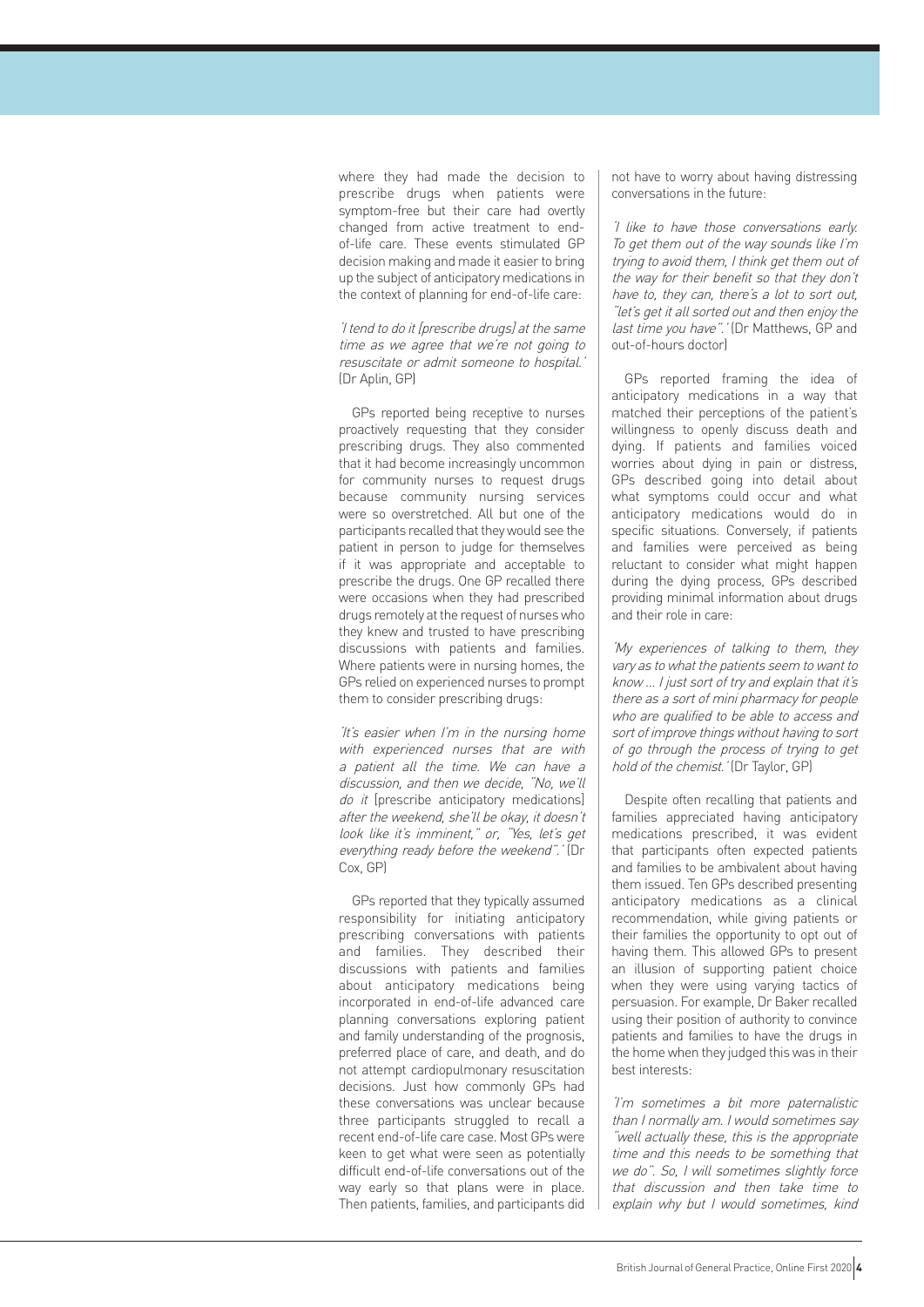of use the doctor card.' (Dr Baker, GP and out-of-hours doctor)

#### **Delegating care while retaining responsibility**

GPs were aware that they remained responsible for anticipatory medications once prescribed, but had little knowledge or control over when they were used:

'I've prescribed it in a way to be used and I'd expect them to use it … I don't think every time it's used I need to know.' (Dr Baker, GP and out-of-hours doctor)

Delegating to unknown nurses or doctors the responsibility for assessing when to administer drugs caused concern at times:

'There are some issues about writing up potentially life-terminating drugs if used in an inappropriate way … to be used at the discretion of a third party, with no connection between the third party who initiates them and the prescriber.' (Dr French, GP)

GPs were more concerned that drugs might not be used when they were needed. They were frustrated when nurses did not recognise dying and failed to administer drugs to relieve symptoms:

'That was not a good death … she became acutely unwell and breathless quite suddenly. The son was very distressed because he was with her and didn't understand what was happening, wasn't able to be reassured by the [nursing home nurses] that she was dying ... They didn't give her anything, they just called an ambulance.' (Dr Jones, GP)

GPs were reluctant to leave controlled drugs in the home if there was a history of drug misuse in the family. If drugs were left in the home for extended periods, GPs would often rely on nurses to monitor for potential risks and provide feedback on whether the prescriptions remained appropriate:

'So, it's just not leaving boxes and ampoules of medications, but doing it at a time when the support network has been built in … and assessing safety as well.' (Dr Lewis, GP)

Having easy access to nurses was perceived to be crucial in facilitating good end-of-life care and the appropriate use of anticipatory medications. All participants highlighted the importance of being able to have telephone or faceto-face conversations with nurses to get to know their skills and abilities, and to keep updated on patients' end-of-life care. Structural changes to the community nursing service meant that nurses were no longer based in the same building as GPs and communications went via a centralised contact centre. Telephone and electronic messages had replaced face-to-face and informal routes of communication, which had previously facilitated close working relationships. GPs were frustrated with this new arrangement and believed it had a negative impact on interprofessional relationships, communication, and patient care:

'It's potentially quite disjointed from the feedback we've had from patients … We moved from the district nurses being in the practice [who] we could see every day … to now calling a number and not knowing who we were going to speak to.' (Dr Pegg, GP and out-of-hours doctor)

With less personal contact with community nurses, the GPs had become increasingly reliant on shared electronic patient records to review nursing care remotely. Participants reported being keen to also maintain regular interdisciplinary team meetings to discuss patients' end-of-life care needs. They described increasing difficulty in ensuring that community nurses attended these meetings, commenting that patient care was suffering as a result. Despite these issues, the role of community nurses in end-of-life care was highly valued by the GPs who recognised that they prioritised these patients and worked hard to meet their needs:

'I know that there's a lot of criticism about the lack in district nursing support in general … but in terms of end-of-life I think they are really good because they are there whenever I have people.' (Dr Lewis, GP)

## **DISCUSSION**

#### **Summary**

This study found that GPs prefer to prescribe anticipatory medications weeks ahead of likely need whenever possible. They recall framing information about the drugs and their uses in ways that ensure that patients and families are willing to have them in the home. After prescribing anticipatory medicines, GPs rely on nurses to judge when to administer drugs and to keep them updated on patients' end-of-life care.

#### **Strengths and limitations**

This study offers new and detailed insights into GPs' perceptions of their end-of-life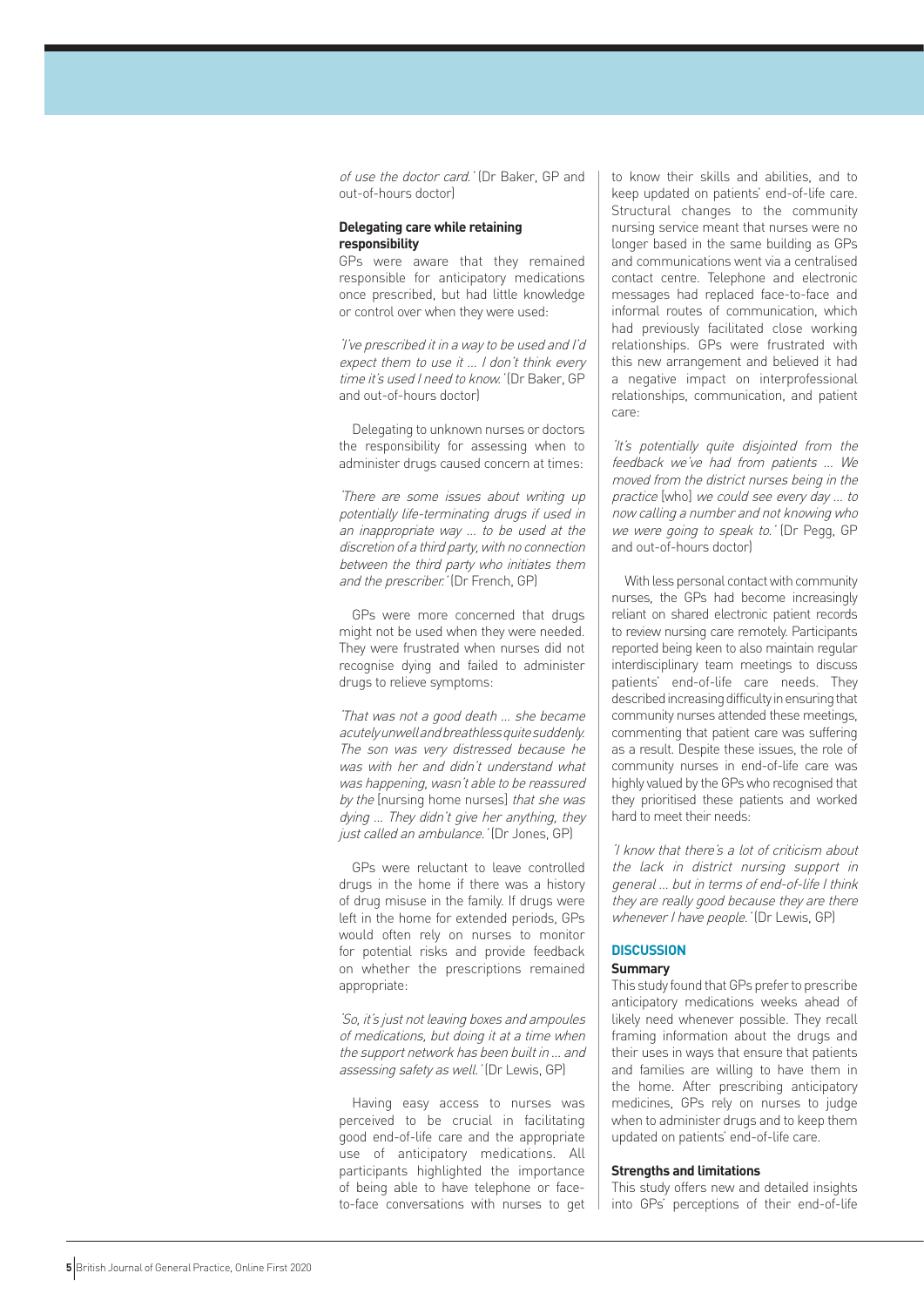care prescribing and decision making, from in-depth interviews with a diverse group of GPs. Although limited to one English county, the mixture of urban and rural practice settings offers valuable insights that are transferable across the UK.

The interviews reflect GPs' accounts of their own practice, rather than detailing actual practice. Interviewees can focus on notable cases or present versions of events, which fit within acceptable professional norms.30

The interviewer's previous clinical role as a community palliative care nurse helped with understanding working cultures and aided participant-researcher rapport.<sup>28</sup> To ensure data were not interpreted purely through the interviewer's personal clinical lens, a public contributor and second researcher contributed to data analysis.23,28,31 Key decision points in the analysis were also debated with two researchers to help achieve a comprehensive and reflexive analysis.23,29

#### **Comparison with existing literature**

GPs' accounts of actively leading the decisions to prescribe anticipatory medications in this study challenge the published perspective that it is nurses who routinely decide when drugs should be issued.5,10,11,13,15 GPs have previously been presented as being cautious of prescribing anticipatory medications unless they are likely to be needed within days or short weeks.16 In contrast, the current study found that most GPs reported they commonly prescribe drugs weeks ahead of expected death. Participating GPs considered it important to have drugs available even if they were unlikely to be needed, reflecting national guidance.<sup> $6,7$ </sup> and the preferences of nurses.5,10,11,14 Accounts of prescribing drugs weeks or months ahead of death also reflected the prognostic challenges in endof-life care for patients increasingly dying of non-cancer conditions such as dementia, ischaemic heart disease, and multimorbidity in old age,16,32 for whom illness trajectories are commonly less predictable and the dying phase protracted.<sup>33,34</sup>

Leaving anticipatory medications in the home for extended periods of time raises safety concerns.<sup>16</sup> Patient safety may be compromised if drugs are administered without a prior skilled clinical assessment to rule out any reversible causes, diagnose dying, and check that the prescription remains appropriate.11,12,18 A 2019 analysis of patient safety incident reports found a recurring lack of knowledge or skills in

using anticipatory medications among outof-hours nursing and medical staff.35

The current study is the first to identify that anticipatory medications are used as a sign to alert other visiting clinicians to the terminal nature of the patient's condition. Having the drugs in place enabled doctors unfamiliar with the patient to make care decisions without visiting. Regular reviews by skilled clinicians who know the patient and their situation are a central component in high-quality end-of-life care.<sup>36-38</sup> In a climate where there are increasing demands on overstretched GP and community nursing services, 37,39,40 there is a danger that anticipatory medications may be used to substitute regular clinical reviews by familiar GPs and community nurses. These risks are exacerbated during the COVID-19 pandemic as medical reviews by telephone or video are becoming the norm.41

Mirroring the findings of a study of community nurses' experiences of anticipatory medication prescribing conversations,5 participating GPs reported that patients and families could view the drugs as an unwelcome reminder of approaching death. Community nurses reported that some patients were reluctant to have drugs prescribed as a result.<sup>5</sup> Patients and families may be more inclined to accept GPs' recommendations because of a greater power imbalance in the doctor–patient relationship.42,43 GPs in the current study recalled framing anticipatory medications as a clinical recommendation, using persuasive language or their authority to ensure the prescription was accepted. Similar techniques of persuasion have been reported in studies investigating how clinicians' selectively present information about end-of-life care interventions if patients are hesitant to accept care or reluctant to have detailed end-of-life discussions<sup>44–46</sup>

In the current study, once GP participants had prescribed anticipatory medications they left nurses to manage end-of-life care and decide if and when to administer the drugs. This matches with other researchers' findings that GPs often assume the role of 'medical consultant', delegating day-to-day care to community nurses, and relying on them to access GP input only if needed.47,48 Previous research has found that established relationships of trust between GPs and nurses, respect for each other's expertise, and ease of access to each other, is important in ensuring that anticipatory medications are prescribed and used appropriately.5,13 The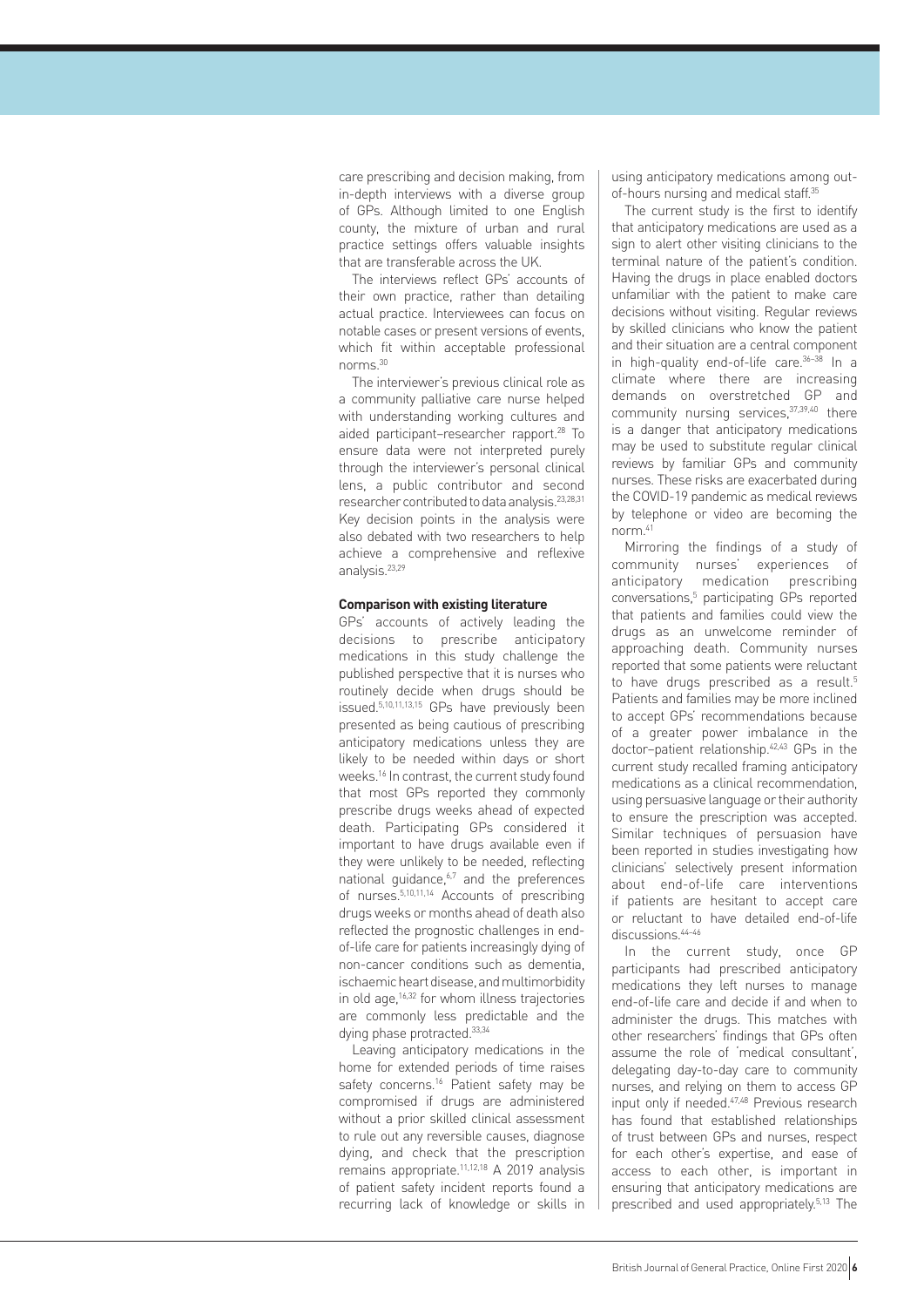#### **Funding**

Ben Bowers and Stephen Barclay were funded by the National Institute for Health Research (NIHR) Applied Research Collaboration East of England to undertake the study. Ben Bowers is funded by the NIHR School for Primary Care Research. The views expressed are those of the authors and not necessarily those of the NHS, the NIHR, or the Department of Health and Social Care.

#### **Ethical approval**

The study was approved by the Cambridge University Psychology Research Ethics Committee (reference PRE.2017.028). NHS Health Research Authority approval was granted to interview GPs (HRA IRAS reference 225853). All participants gave consent to take part in the study.

#### **Provenance**

Freely submitted; externally peer reviewed.

#### **Competing interests**

The authors have declared no competing interests.

#### **Acknowledgements**

The authors would like to thank all the GPs who gave up their valuable time to participate and James Brimicombe, senior data manager for the Primary Care Unit, Department of Public Health and Primary, University of Cambridge, for his help in planning the study.

#### **Open access**

This article is Open Access: CC BY 4.0 licence (http://creativecommons.org/ licences/by/4.0/).

#### **Discuss this article**

Contribute and read comments about this article: **bjgp.org/letters**

current study found that even when GPs have infrequent contact with community nurses and have limited knowledge of their skills, they still delegated care based on historical relationships of trust. However, relationships of trust are becoming increasingly difficult to establish and maintain as organisational changes have resulted in more distant and fragmented communication.13,49–51 This changing relationship could have negative impacts on established practices of anticipatory prescribing,<sup>5,13</sup> and on GPs' confidence in delegating day-to-day end-of-life care to community nurses.  $47-49$ 

#### **Implications for research and practice**

Anticipatory medications are viewed as a key component in community endof-life practice. It has become culturally acceptable for GPs to prescribe anticipatory medications weeks or even months before death is expected, in part to address the uncertainties of when the dying phase will start.5,6,34 There is a risk that such advance anticipatory prescribing might hinder the recognition and treatment of reversible causes of symptoms, especially when decisions about care are made remotely, and in the absence of skilled clinical faceto-face GP or specialist reviews of the patient.18,41 Accounts of using the presence of anticipatory medications to guide care decisions in lieu of adequate sharing of patient electronic care plans between

services raises questions about patient safety. The safety of prescribing drugs weeks ahead of possible need warrants further research.<sup>12</sup>

Robust integrated systems are needed across primary and community care services to ensure that drugs and doses are reviewed regularly and are only administered when clinically appropriate.<sup>6,18</sup> In order to feel comfortable delegating care once they have prescribed anticipatory medications, GPs need to have regular contact with nurses and trust in their skills to administer drugs when clinically indicated. Informal routes of communication and regular interdisciplinary team meetings between GPs and nurses are also vital in maintaining strong working relationships and coordinating patient-centred end-oflife care.5,13,49,50

The way anticipatory medications are framed in GPs' accounts of their prescribing conversations raises questions about how well informed patients and their families are about the drugs, potential side-effects, and their role in end-of-life care at home. Relying on clinicians' assumptions that anticipatory medications provide reassurance risks misunderstanding patients' and families' concerns and wishes.5,52,53,54 No study to date has investigated patients' views and experiences of anticipatory medications, and their preference for involvement in decision making.12 The authors have a study currently underway addressing this knowledge gap.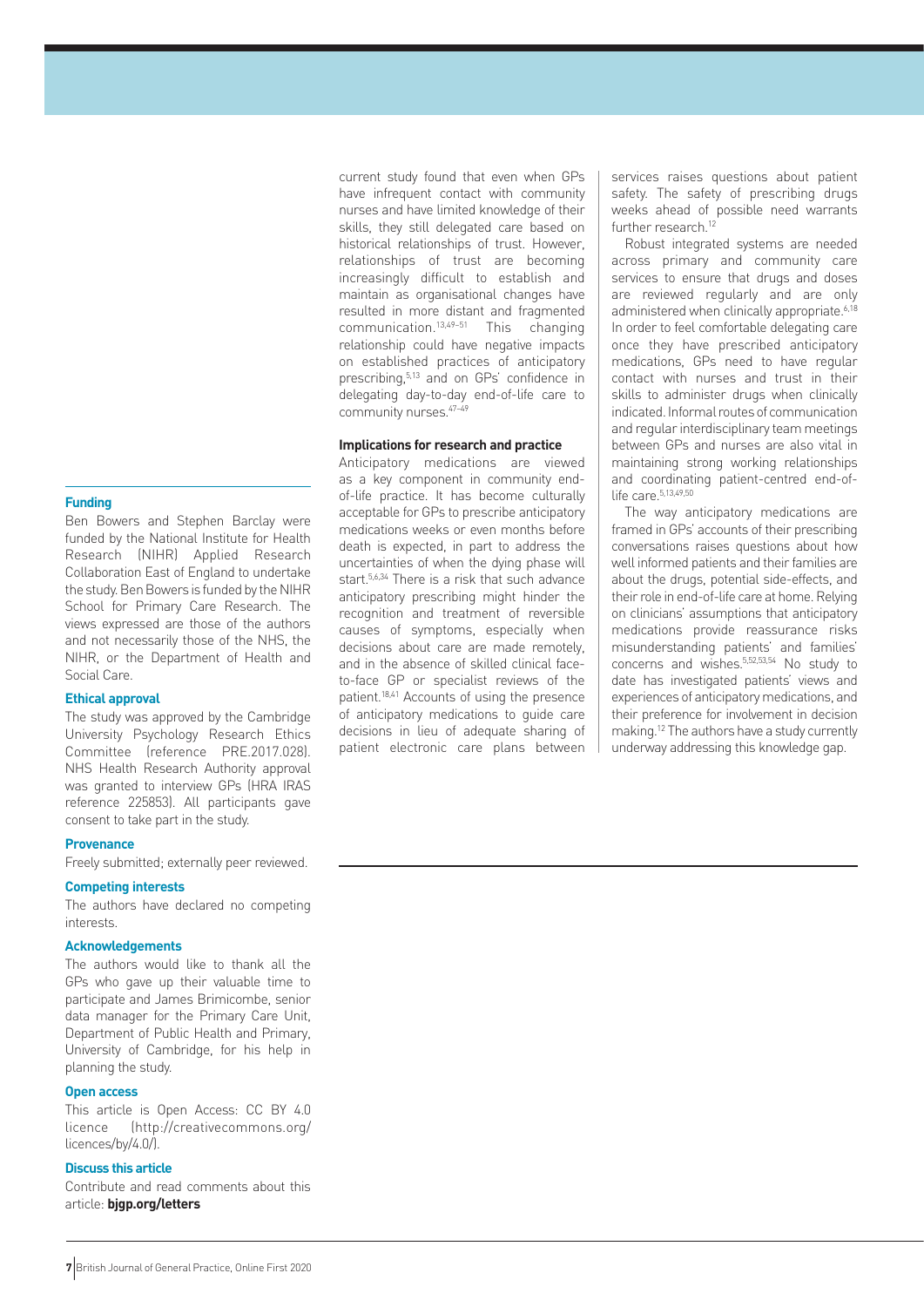### **REFERENCES**

- 1. Gott M, Small N, Barnes S, et al. Older people's views of a good death in heart failure: implications for palliative care provision. Soc Sci Med 2008; **67(7):**  1113–1121.
- 2. Terry W, Olson LG, Wilss L, Boulton-Lewis G. Experience of dying: concerns of dying patients and of carers. Intern Med J 2006; **36(6):** 338–346.
- 3. Mehta A, Chan LS, Cohen SR. Flying blind: sources of distress for family caregivers of palliative cancer patients managing pain at home. J Psychosoc Oncol 2014; **32(1):** 94–111.
- 4. Baillie J, Anagnostou D, Sivell S, et al. Symptom management, nutrition and hydration at end-of-life: a qualitative exploration of patients', carers' and health professionals' experiences and further research questions. BMC Palliat Care 2018; **17(1):** 60.
- 5. Bowers B, Redsell SA. A qualitative study of community nurses' decisionmaking around the anticipatory prescribing of end-of-life medications. J Adv Nurs 2017; **73(10):** 2385–2394.
- 6. National Institute for Health and Care Excellence. Care of dying adults in the last days of life. NG31. London: NICE, 2015.
- 7. Healthcare Improvement Scotland. Scottish palliative care guidelines: anticipatory prescribing. 2020. https://www.palliativecareguidelines.scot.nhs.uk/ guidelines/pain/Anticipatory-Prescribing.aspx (accessed 20 Aug 2020).
- 8. Ministry of Health, New Zealand Government. Te Ara Whakapiri: principles and guidance for the last days of life. 2017. https://www.health.govt.nz/system/files/ documents/publications/te-ara-whakapiri-principles-guidance-last-days-oflife-apr17.pdf (accessed 20 Aug 2020).
- Victoria State Government. Anticipatory medications. https://www2.health.vic. gov.au/hospitals-and-health-services/patient-care/end-of-life-care/palliativecare/ready-for-community/anticipatory-medicines (accessed 20 Aug 2020).
- 10. Wilson E, Seymour J, Seale C. Anticipatory prescribing for end of life care: a survey of community nurses in England. Primary Health Care 2016; **26(9):** 22–27.
- 11. Wilson E, Morbey H, Brown J, et al. Administering anticipatory medications in end-of-life care: a qualitative study of nursing practice in the community and in nursing homes. Palliat Med 2015; **29(1):** 60–70.
- 12. Bowers B, Ryan R, Kuhn I, Barclay S. Anticipatory prescribing of injectable medications for adults at the end of life in the community: a systematic literature review and narrative synthesis. Palliat Med 2019; **33(2):** 160–177.
- 13. Wilson E, Seymour J. The importance of interdisciplinary communication in the process of anticipatory prescribing. Int J Palliat Nurs 2017; **23(3):** 129–135.
- 14. Perkins E, Gambles M, Houten R, et al. The care of dying people in nursing homes and intensive care units: a qualitative mixed-methods study. Southampton: NIHR Journals Library, 2016.
- 15. Griggs C. Community nurses' perceptions of a good death: a qualitative exploratory study. Int J Palliat Nurs 2010; **16(3):** 140–149.
- 16. Faull C, Windridge K, Ockleford E, Hudson M. Anticipatory prescribing in terminal care at home: what challenges do community health professionals encounter? BMJ Support Palliat Care 2013; **3(1):** 91–97.
- 17. Lawton S, Denholm M, Macaulay L, et al. Timely symptom management at end of life using 'just in case' boxes. Br J Community Nurs 2012; **17(4):** 182–188.
- 18. British Medical Association. Anticipatory prescribing for end-of-life care 2020. https://www.bma.org.uk/advice-and-support/gp-practices/prescribing/ anticipatory-prescribing-for-end-of-life-care (accessed 20 Aug 2020).
- 19. Twycross R, Wilcock A, Howard P, eds. Palliative care formulary. 6th edn. London: Pharmaceutical Press, 2018.
- 20. Amass C, Allen M. How a 'just in case' approach can improve out-of-hours palliative care. Pharm J 2015; **275:** 22. https://www.pharmaceutical-journal. com/opinion/comment/how-a-just-in-case-approach-can-improve-out-ofhours-palliative-care/10019364.article (accessed 20 Aug 2020).
- 21. Guba EG, Lincoln YS. Competing paradigms in qualitative research. In: Denzin NK, Lincoln YS, eds. Handbook of qualitative research. Thousand Oaks, CA: Sage, 1994: 105–117.
- 22. Sandelowski M. Whatever happened to qualitative description? Res Nurs Health 2000; **23(4):** 334–340.
- 23. Braun V, Clarke V. Successful qualitative research: a practical guide for beginners. London: SAGE Publications, 2013.
- 24. Malterud K, Siersma VD, Guassora AD. Sample size in qualitative interview studies: guided by information power. Qual Health Res 2016; **26(13):** 1753– 1760.
- 25. Rapley T. Some pragmatics of qualitative data analysis. In: Silverman D, ed. Qualitative research: theory, method and practice. 3rd edn. London: SAGE Publications, 2011: 273–290.
- 26. Cowley A, Kerr M, Darby J, Logan P. Reflections on qualitative data analysis training for PPI partners and its implementation into practice. Res Involv Engagem 2019; **5:** 22.
- 27. Mauthner NS, Doucet A. Reflexive accounts and accounts of reflexivity in qualitative data analysis. Sociology 2003; **37(3):** 413–431.
- 28. Dwyer SC, Buckle JL. The space between: on being an insider-outsider in qualitative research. Int J Qual Methods 2009; **8(1):** 54–63.
- 29. Charmaz K. Constructing grounded theory: a practical guide through qualitative analysis. London: SAGE Publications, 2006.
- 30. May KA. Interview techniques in qualitative research: concerns and challenges. In: Morse JM, ed. Qualitative nursing research: a contemporary dialogue. Newbury Park, CA: SAGE Publications, 1991: 188–201.
- 31. Locock L, Kirkpatrick S, Brading L, et al. Involving service users in the qualitative analysis of patient narratives to support healthcare quality improvement. Res Involv Engagem 2019; **5:** 1.
- 32. Office for National Statistics. Deaths registered in England and Wales: 2018. 2019. https://www.ons.gov.uk/peoplepopulationandcommunity/ birthsdeathsandmarriages/deaths/bulletins/ deathsregistrationsummarytables/2018 (accessed 20 Aug 2020).
- 33. Pollock K, Seymour J. Reappraising 'the good death' for populations in the age of ageing. Age Ageing 2018; **47(3):** 328–330.
- Gold Standards Framework Centre. The GSF prognostic indicator guidance. 4th edn. 2011. https://www.goldstandardsframework.org.uk/cd-content/uploads/ files/General%20Files/Prognostic%20Indicator%20Guidance%20October%20 2011.pdf (accessed 20 Aug 2020).
- 35. Williams H, Donaldson L, Noble S, et al. Quality improvement priorities for safer out-of-hours palliative care: lessons from a mixed-methods analysis of a national incident-reporting database. Palliat Med 2019; **33(3):** 346–356.
- 36. Walshe C, Caress A, Chew-Graham C, Todd C. Nurses' feelings of 'ownership' of palliative care patients: findings from a qualitative case study. Prog Palliat Care 2010; **18(6):** 346–351.
- 37. Mitchell S, Loew J, Millington-Sanders C, Dale J. Providing end-of-life care in general practice: findings of a national GP questionnaire survey. Br J Gen Pract 2016; DOI: https://doi.org/10.3399/bjgp16X686113.
- 38. Herrmann A, Carey M, Zucca A, et al. General practitioners' perceptions of best practice care at the end of life: a qualitative study. BJGP Open 2019; DOI: https:// doi.org/10.3399/bjgpopen19X101660.
- 39. Maybin J, Charles A, Honeyman M. Understanding quality in district nursing services: learning from patients, carers and staff. London: The King's Fund, 2016.
- 40. Baird B, Charles A, Honeyman M, et al. Understanding pressures in general practice. London: The King's Fund, 2016.
- 41. Antunes B, Bowers B, Winterburn I, et al. Anticipatory prescribing in community end-of-life care in the UK and Ireland during the COVID-19 pandemic: online survey. BMJ Support Palliat Care 2020;**10:** 343–349.
- 42. Joseph-Williams N, Elwyn G, Edwards A. Knowledge is not power for patients: a systematic review and thematic synthesis of patient-reported barriers and facilitators to shared decision making. Patient Educ Couns 2014; **94(3):** 291– 309.
- 43. Nimmon L, Stenfors-Hayes T. The 'handling' of power in the physician-patient encounter: perceptions from experienced physicians. BMC Med Educ 2016; **16:**  114.
- 44. Dzeng E. Habermasian communication pathologies in do-not-resuscitate discussions at the end of life: manipulation as an unintended consequence of an ideology of patient autonomy. Sociol Health Illn 2019; **41(2):** 325–342.
- 45. Drought TS, Koenig BA. 'Choice' in end-of-life decision making: researching fact or fiction? Gerontologist 2002; **42(Spec No 3):** 114–128.
- 46. Deckx L, Mitchell G, Rosenberg J, et al. General practitioners' engagement in end-of-life care: a semi-structured interview study. BMJ Support Palliat Care 2019; DOI: 10.1136/bmjspcare-2019-001817.
- 47. Modin S, Törnkvist L, Furhoff AK, Hylander I. Family physicians' effort to stay in charge of the medical treatment when patients have home care by district nurses. A grounded theory study. BMC Fam Pract 2009; **10:** 45.
- 48. Speed S, Luker KA. Getting a visit: how district nurses and general practitioners 'organise' each other in primary care. Sociol Health Illn 2006; **28(7):** 883–902.